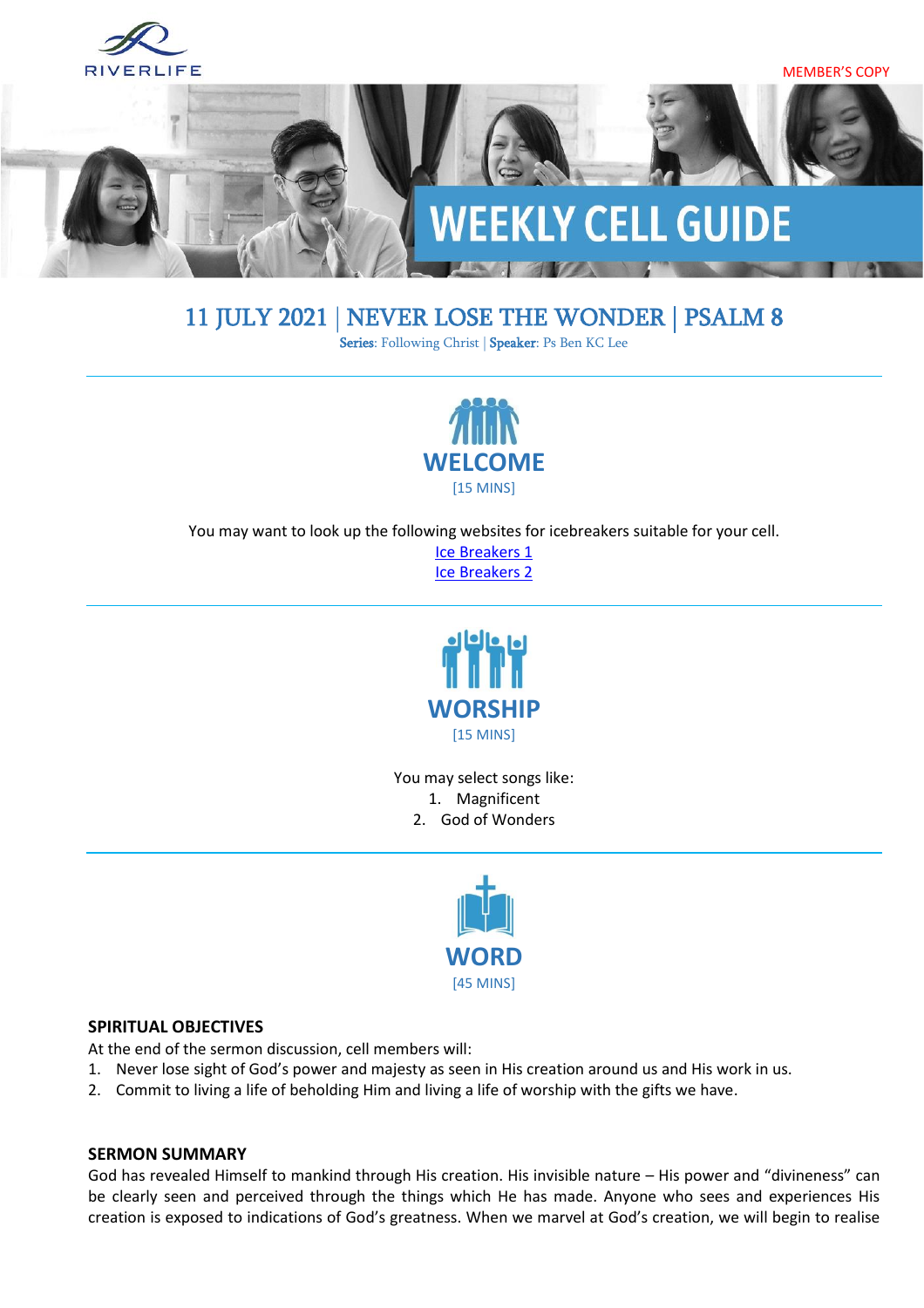(like King David in Psalm 8) how insignificant we are. In spite of our insignificance as compared to the whole of God's creation, God still chooses to reach out to us and love us as His children. That shows us how great His love is! Our only appropriate response towards God then is worship – using the gifts God has blessed us with to magnify His glory while we are here on this earth!

# **SERMON RECAP**

Note: *This sermon is in line with Chapter 1 of Crazy Love*

#### **1. Introduction**

Why did God put mankind on planet earth? If we can answer this, we can then answer why we are here on earth.

# **2. The Majesty of God (v.1-2)**

- His greatness (v.1a)
	- o Although God is eternal and above His creation, He chooses to enter into a covenant with us to be our King.
	- o God is powerful, yet He is relational and near to us.
- $\blacksquare$  His glory (v.1b)
	- o Above all of creation is the glory of God.
	- o Creation itself cannot contain God's glory.
- Glory to be praised by mankind  $(v.2)$ 
	- o [Matthew 21:16](https://www.biblegateway.com/passage/?search=Matthew+21%3A16&version=ESV)
	- o God's enemies oppose God, preventing Him from receiving glory.
	- o Our hearts easily grow cold, and our focus returns to the temporal, the things of the flesh.
	- o When we come before God daily, we are propelled to worship God and to ascribe glory to Him.

# **3. The Relation of Mankind and the Creation (v.3-8)**

- The insignificance of mankind (v.3-4)
	- o When we consider the works of God's hands, mankind becomes so insignificant.
	- $\circ$  Yet, God performs His greatest miracle in us He gives us breath and life, and sustains us through life.
	- o [Psalm 150:6](https://www.biblegateway.com/passage/?search=Psalm+150%3A6+&version=ESV)
	- o We must realise how insignificant we are when we stand before a holy God.
- Mankind's God-given significance (v.5-8)
	- o The creation of humanity is God's crowning achievement.
	- o Human life is valuable because we are made in the image of God.
	- o In spite of our insignificance, God crowns us to rule over creation.
	- o [Genesis 1:26](https://www.biblegateway.com/passage/?search=Genesis+1%3A26&version=ESV)

# **4. Conclusion**

- Even though we are small and insignificant, God still loves and cares for us (this is undeserved!)
- And He has given us the role of ruling over all creation.
- Therefore, let us never lose the wonder of God's greatness all powerful and holy, and yet near and loving toward us.

# **DISCUSSION QUESTIONS**

- **1. Watch the following video on the wonder of creation. Share some of the thoughts that come to your mind when you see God's creation through this video. How do you feel about yourself in light of God's creation? Video Link:** <https://www.youtube.com/watch?v=Q6gjIkF4OFQ>
- **2. Therefore, how then should we live knowing that God is so great and chooses to love insignificant people like us?**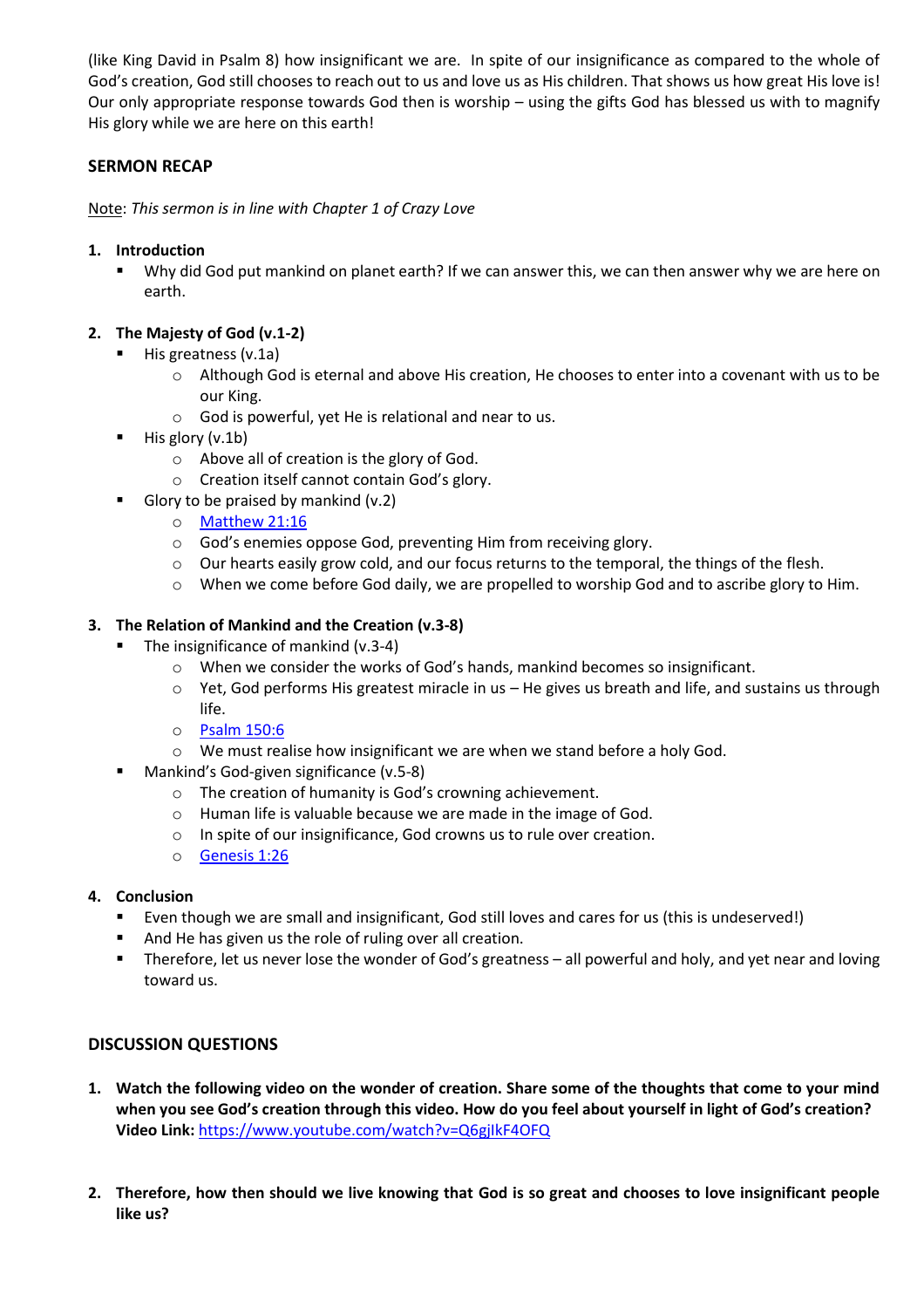**3. Why do you think we lose our wonder of God's greatness so easily? How can we avoid that from happening?**



Consider dividing the group into micro-groups for a deeper time of sharing as well as praying for the following items:

#### **1. Sermon Application**

- We will never forget that in spite of how insignificant we are, God chooses to shepherd and love us.
- We will count it a privilege to live our lives to magnify His glory all the days of our lives.

#### **2. COVID-19 in Singapore**

- a. Pray that the spread of the Delta variant will be stopped.
- b. Continued progress in Singapore to overcome the negative economic and social impact of the current crisis.
- c. Pray for those whose livelihood have been directly impacted by this pandemic, especially those in F&B.
- d. Pray that more Singaporeans will be vaccinated so that they will be shielded from side effects of COVID-19.
- e. Healing and comfort for those who are sick and suffering.
- f. Protection and guidance for healthcare professionals at the frontline; giving them wisdom, courage, and strength to confront this crisis.

#### **3. The World**

- a. A swift end to the COVID-19 crisis globally, especially in India and the rest of South Asia.
- b. For protection for our brothers and sisters in Myanmar from any injustice and persecution.



- 1. **Bible Reading Plan.** You can access our 2-Year Bible Reading Plan 2021-2022 by visiting [https://rlc.sg/brp2021.](https://rlc.sg/brp2021)
- 2. **Upcoming Sermon Series: Following Christ 10 Jul - 14 Aug.** Jesus' call to discipleship is to follow a Person "deny yourself, take up the cross and follow Me" (Mat. 16:24). Following Christ is a very distinct life. In daily interactions with others, people should see and feel the One whom we follow. The question would be: Is God the main character in your life, or is life mainly about you? In this series, we look at what it means to follow Christ – to be so amazed by who He is that we march to the beat of a different drum and live as a people who truly belong to Him.
- 3. **Prayer Ministry**. If you require prayer ministry for any issues you face (e.g. unforgiveness, demonic oppression, etc.), you can sign up for RLC's RTF ministry: <https://bit.ly/rlcrtf>